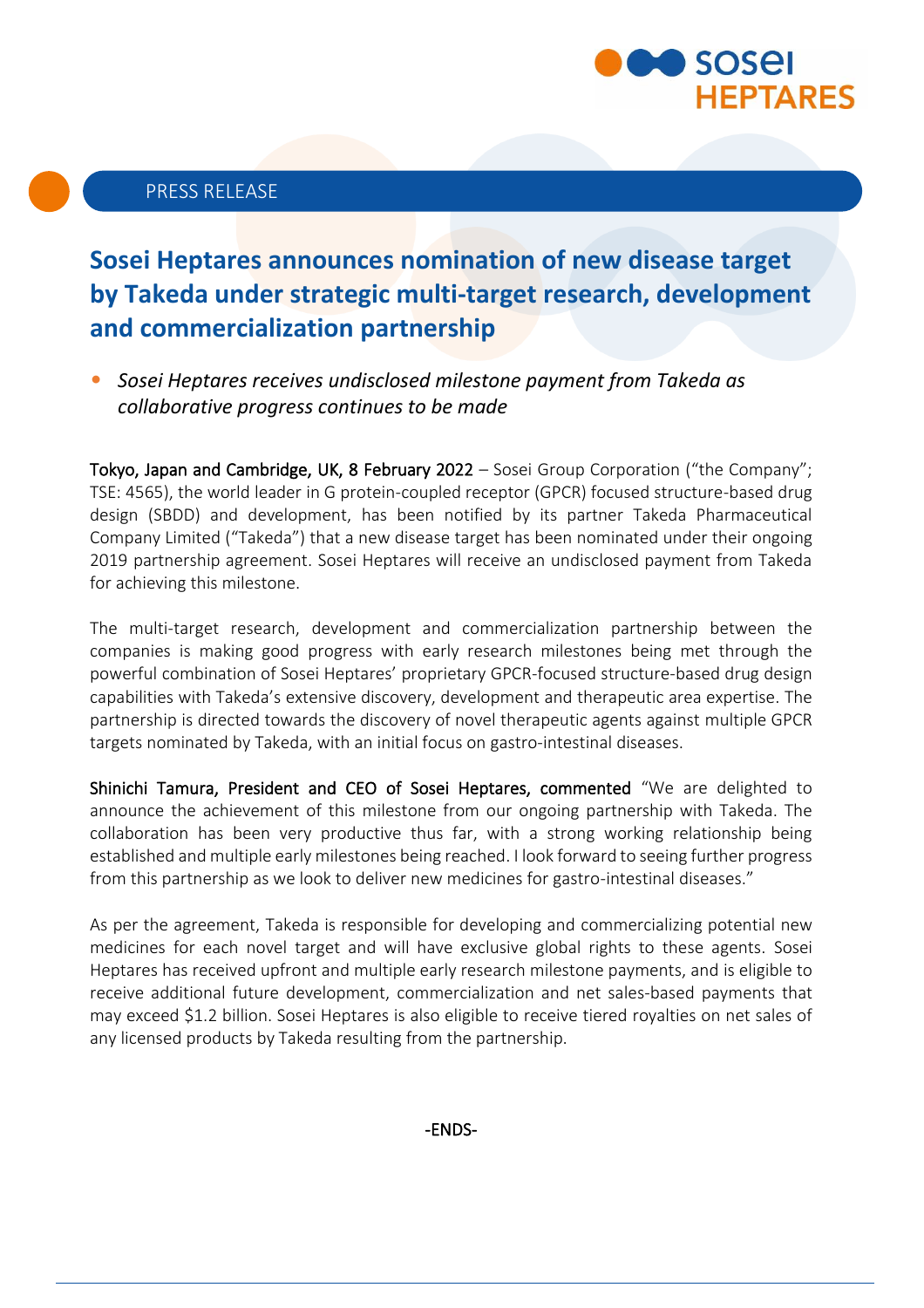

### PRESS RELEASE

#### About Sosei Heptares

We are an international biopharmaceutical group focused on the discovery and early development of new medicines originating from our proprietary GPCR-targeted StaR® technology and structure-based drug design platform capabilities. We are advancing a broad and deep pipeline of novel medicines across multiple therapeutic areas, including neurology, immunology, gastroenterology and inflammatory diseases.

We have established partnerships with some of the world's leading pharmaceutical companies and multiple emerging technology companies, including AbbVie, AstraZeneca, Biohaven, Genentech (Roche), GSK, Neurocrine Biosciences, Novartis, Pfizer, Takeda and Verily. Sosei Heptares is headquartered in Tokyo, Japan with corporate and R&D facilities in Cambridge, UK.

"Sosei Heptares" is the corporate brand and trademark of Sosei Group Corporation, which is listed on the Tokyo Stock Exchange (ticker: 4565). Sosei, Heptares, the logo and StaR® are trademarks of Sosei Group companies.

For more information, please visit<https://soseiheptares.com/> LinkedIn: [@soseiheptaresco](https://www.youtube.com/channel/UCVIItbR5X7eoIwbgVrsR-dg) | Twitter[: @soseiheptaresco](https://twitter.com/soseiheptaresco) | YouTube: @soseiheptaresco

#### Enquiries

#### Sosei Heptares – Media and Investor Relations

Hironoshin Nomura, SVP Investor Relations and Corporate Strategy +81 (0)3 6679 2178 | [Hironoshin.Nomura@SoseiHeptares.com](mailto:Hironoshin.Nomura@SoseiHeptares.com)

Shinichiro Nishishita, VP Investor Relations, Head of Regulatory Disclosures +81 (0)3 5210 3399 | [IR@SoseiHeptares.com](mailto:IR@SoseiHeptares.com)

#### Citigate Dewe Rogerson (for Japanese Media)

Yas Fukuda +81 (0)3 4360 9234[, Yas.Fukuda@citigatedewerogerson.com](mailto:Yas.Fukuda@citigatedewerogerson.com)

#### MEDiSTRAVA Consulting (for International Media)

Mark Swallow, David Dible, Eleanor Perkin +44 (0)203 928 6900, [SoseiHeptares@medistrava.com](mailto:SoseiHeptares@medistrava.com)

#### **Forward-looking statements**

*This release contains forward-looking statements, including statements about the discovery, development and commercialization of products. Various risks may cause Sosei Group Corporation's actual results to differ materially from those expressed or implied by the forward-looking statements, including: adverse results in clinical development programs; failure to obtain patent protection for inventions; commercial limitations imposed by patents owned or controlled by third parties; dependence upon strategic alliance partners to develop and commercialize products and services; difficulties or delays in obtaining regulatory approvals to market products and services resulting from development efforts; the requirement for substantial funding to*